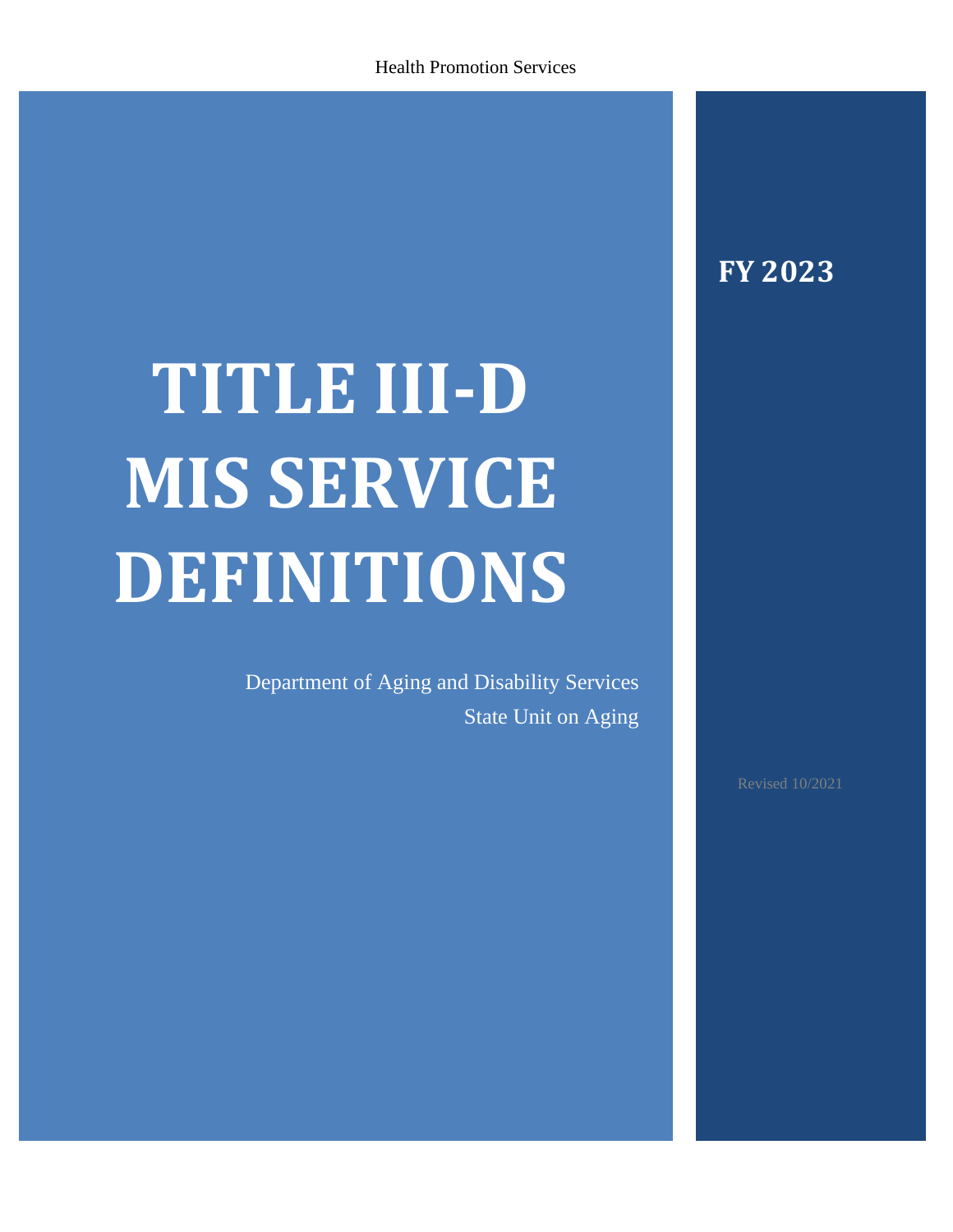**Service Unit**: The service unit that is associated with a particular service is provided in parentheses next to the service name. This is the unit that must be used to calculate the monthly units received by a consumer.

All health promotion services funded under Title IIID must be evidence-based. The link to the NCoA Evidence-Based Search Tool is <https://www.ncoa.org/professionals/health/center-for-healthy-aging/evidence-based-programs>

This tool can be used to review evidence-based programs. The statewide program coordinator shall be notified when the AAA intends to fund one of the programs in this tool. All services provided under health promotion must be approved by the statewide program coordinator.

# **All Title III-D funded programs MUST meet the Administration for Community Living's criteria for highest level evidence-based programs as outlined below.**

- Demonstrated through evaluation to be effective for improving the health and well-being or reducing disease, disability and/or injury among older adults; *and*
- Proven effective with older adult population, using Experimental or Quasi-Experimental Design; *and*
- Research results published in a peer-review journal; *and*
- Fully translated in one or more community site(s); *and*
- Includes developed dissemination products that are available to the public.

**Please contact the SWCAA Grants Manager with questions and for more information.**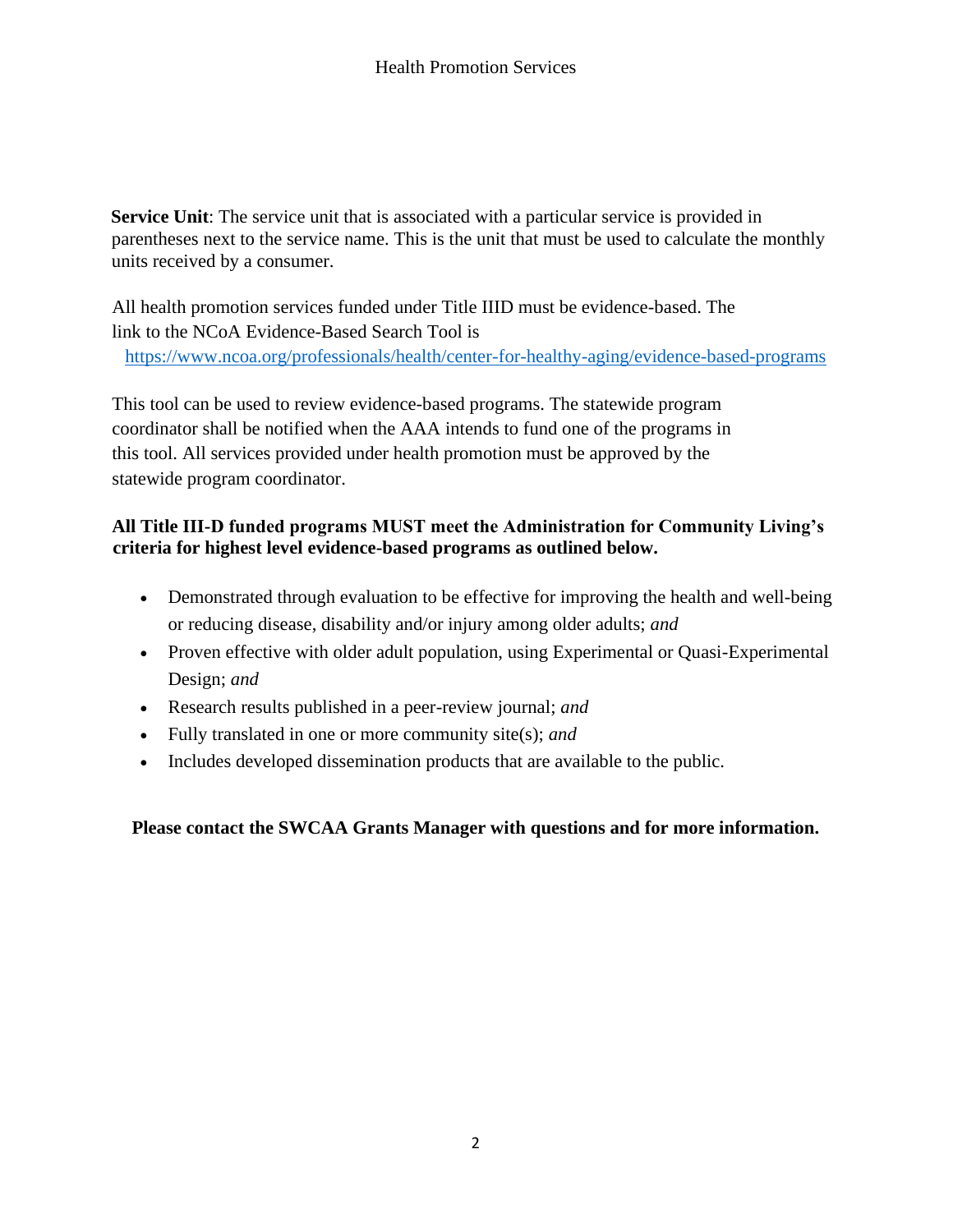**1. Chronic Disease Self-Management Education Programs** (One Person Session) This service provides for the Chronic Disease Self-Management Education Programs (CDSME), the Chronic Pain Self-Management Program, Tomando Control de su Salud and the Diabetes Self-Management Program (DSMP) which are designed to help people with chronic diseases gain self-confidence in their ability to control their symptoms, take on health challenges and maintain control of their lives. Other self-management programs may be eligible upon approval by the SUA. To fund these programs under Title IIID they must be evidence-based programs and approved by the SUA.

# **2. Fall Prevention – Physical Activity (One Person Session)**

Fall Prevention – Physical Activity includes programs that incorporate strategies to reduce the fear of falling, increase physical activity levels, increase strength and balance, and reduce the potential for falls by addressing environmental changes that are proven to help older adults reduce their risk of falling. These programs can include, but are not limited to, the following evidence-based programs: A Matter of Balance, Enhance Fitness, Falls Talk, Stepping On, Tai Chi for Arthritis and Tai Ji Quan: Moving for Better Balance. To apply Title III D funds to this service it must be approved by the SUA as an evidence-based service.

#### **3. Health Counseling (One hour)**

Health Counseling provides individuals with an awareness of preventative, remedial and/or rehabilitative self-health care, which focuses on the particular health needs of participating individuals. To fund this service under Title IIID it must be an evidence-based program and approved by the SUA. Examples of evidence-based programs under this service are Enhance Wellness, BRI (Benjamin Rose Institute Care) Consultation, and SHARE (Support Healthy Activities Resources Education for Dementia.

# **4. Health Education** (One Person Session)

Health education provides individuals or groups of participants with an awareness of preventative, remedial and/or rehabilitative self-health care, which is based upon the health needs of the particular individual/group. To fund this service under Title IIID funds, it must be an evidence-based program and approved by the SUA. Examples of evidence-based programs under this service are Bingocize – Eat Smart, Move More Weigh Less, Health Coaches for Hypertension Control, Powerful Tools for Caregivers and Mind Over Matter.

# **5. Medication Management** (One Person Session)

A group of educational and/or screening services that optimize outcomes for individuals related to their medication use in order to prevent medication errors and adverse drug reactions. Services are based upon the responsibilities within the licensed pharmacist's, or other qualified health care provider's, scope of practice. To be funded under Title IIID, this service must be